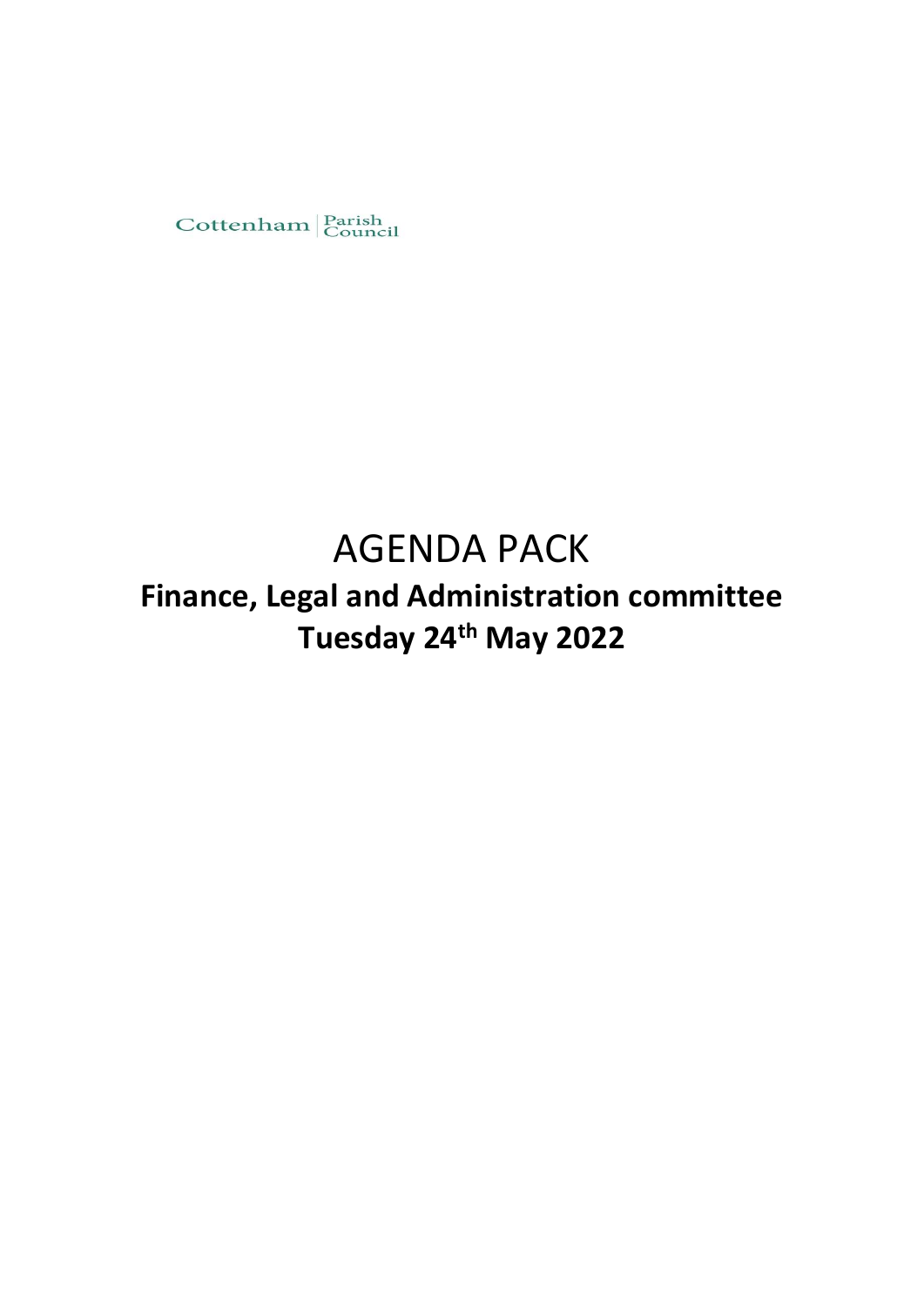#### **To: Members of the Finance, Legal and Administration Committee (FLAC)**

You are hereby summoned to attend a Finance Committee meeting To be held at Cottenham Village Hall on Tuesday 24<sup>th</sup> May 2022 at 7.30pm

#### **AGENDA**

All Parish Council Meetings are open to the Public and Press

#### **22F/172. Election of the chairman for FLAC**

**22F/173. Chairman's Introduction and Apologies for absence –** *(Schedule 12 of the Local Government Act 1972 requires a record to be kept of the members present and that this record form part of the minutes of the meeting. Members who cannot attend a meeting should tender apologies to the Parish Clerk as it is usual for the grounds upon which apologies are tendered also to be recorded. Under Section 85(1) of the Local Government Act 1972, members present must decide whether the reason(s) for a member's absence are accepted.* 

**22F/174. To accept Declarations of Interest and Dispensations** – *i. To receive disclosures of pecuniary and other interests from Councillors on matters to be considered at the meeting. ii. To receive written requests for dispensation. iii. To grant requests for dispensation as appropriate. (NB this does not preclude any later declarations).* 

**22F/175. Minutes** – To resolve that the minutes (circulated to members) of the Finance Committee meeting held on Thursday 28<sup>th</sup> April 2022 be signed as a correct record.

**22F/176. Public Participation –** *Public question time is dealt with prior to the start of the meeting and doesn't form part of the formal business of the Council. Time is limited to 30 minutes and each member of the public is entitled to speak once only in respect of business itemised on the agenda and shall not speak for more than 3 minutes to allow other people to also speak without the public session exceeding its allotted time. Questions not answered at this meeting will be answered in writing to the person asking the question or may appear as an agenda item for the next meeting. Photographing, recording, broadcasting, or transmitting the proceedings of a meeting by any means is permitted. A person may not orally report or comment about a meeting as it takes place if he is present at the meeting of a parish council or its committees but otherwise may film, photograph or make an audio recording of a meeting; use any other means for enabling persons not present to see or hear proceedings at a meeting of the parish council as it takes place or later; report or comment on the proceedings in writing during or after a meeting or orally report or comment after the meeting.* 

**22F/177. Management accounts and Bank reconciliation (to end of April 2022)** - RFO

**22F/178. Preferred contractor list** – progress report **–** Cllr Ward

**22F/179. Review the 'Terms of Reference for the Finance, Legal and Administration committee'** - RFO

**22F/180. Schedule of activities for FLAC** – RFO

**22F/181. Pavilion annual running costs** - RFO

**22F/182. For consideration at the next meeting -**

**22F/183. Date of next meeting – Tuesday 24 th May 2022**

**22F/184. Close of meeting –**

S Seabright.

Cottenham Village Hall, Lambs Lane, Cottenham CB24 8TA Tel: 07503 328401 Email: [rfo@cottenhampc.org.uk](mailto:rfo@cottenhampc.org.uk)

17th May 2022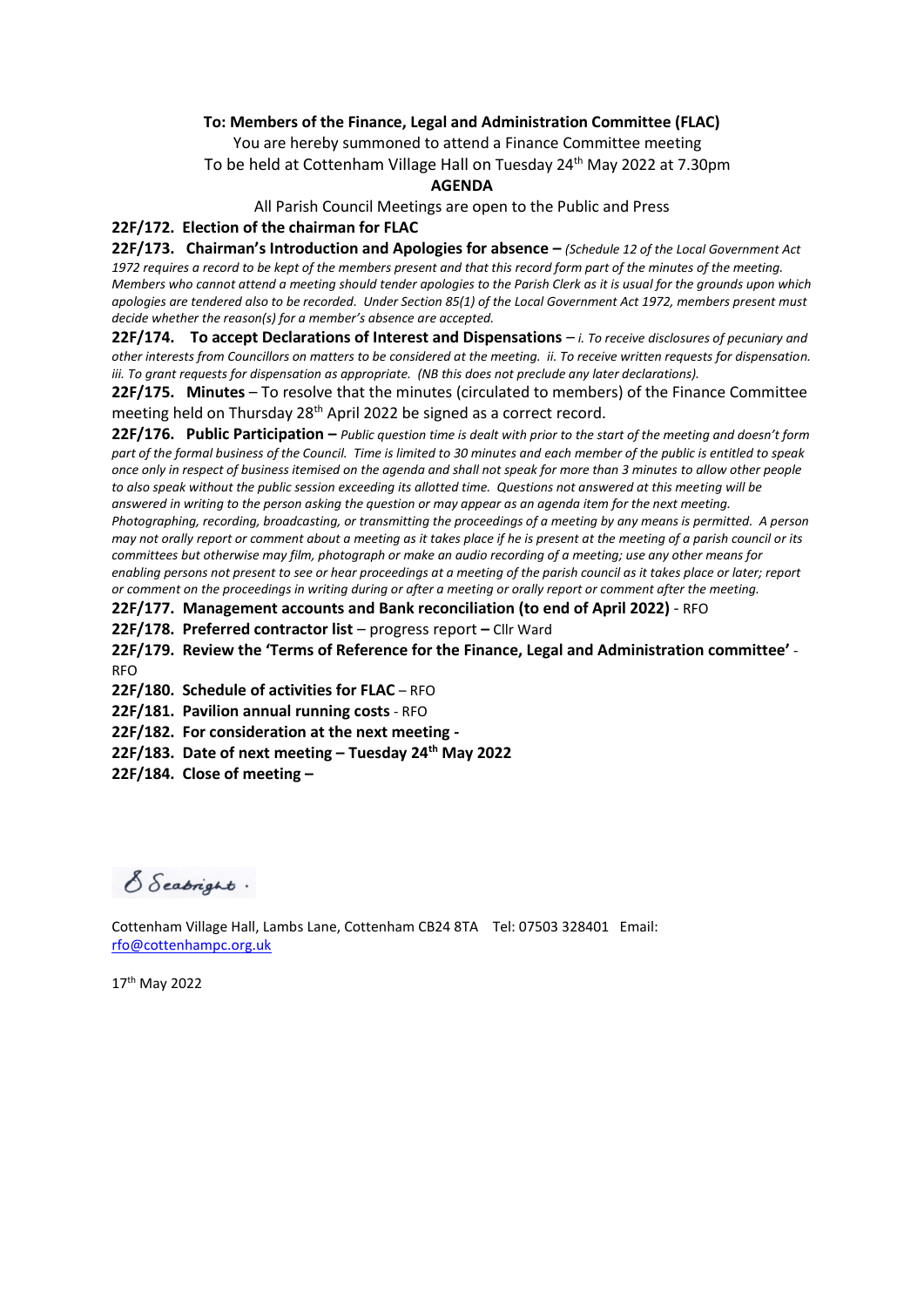#### **22F/175. Minutes**

**DRAFT Finance, Legal and Administration Committee (FLAC) Minutes** Meeting held at Cottenham Village Hall on Thursday 28th April 2022

**Present:** Cllrs Bolitho (Chair), Collinson, Hewitt, Hutchison, Ward and the RFO **22F/162. Chairman's Introduction and Apologies for absence –** Cllr Young (Personal) **22F/163. To accept Declarations of Interest and Dispensations** – None **22F/164. Minutes** – Resolution that the minutes of the Finance Committee meeting held on Tuesday 29th March 2022 be signed as a correct record. Proposed Cllr Hewitt and seconded By Cllr Ward - **RESOLVED**.

**22F/165. Public Participation –** No public present.

**22F/166. Year-end report (to March 31st, 2022)** – Some minor queries, Cllr Ward asked where the grant from Cottenham United Sports & Social club for the screening equipment was shown, this is included in other income on the income page, this is also shown in the balance sheet as a reserve. Some changes to the donations section on the expenditure, Christmas Concerts has been moved as not a donation, the figure in Cottenham Chest has been broken down further to show the Dissenters Cemetery and Goode Bequest monies going out and the Christmas donations are now shown in the income section. Commentary for the balance sheet section (page 10) was agreed. Proposal that FLAC accept the Year End accounts as an accurate record - Proposed Cllr Hewitt and seconded by Cllr Bolitho. **22F/167. Review of Risk assessments –** The committee reviewed Sections 2, 3 & 4 of the general risk assessment and the Village Hall risk assessment. From the general risk assessment In Section 2 it was agreed to remove CPA 11, CPA 12 and CPA 15 as no risk identified. In Section 3 PM15 under the risk "inadequate control of procurements between £3000 and £25000" we agreed to add "to perform the necessary due diligence" to the control measures. In Section 4 SCP 1 under control measures, it was agreed to amend the checks on storage of chemicals from daily to regular. SCP 1, SCP 2, SCP 3 and SCP 14 the committee agreed for the caretaker to be included on several of the bullet points under control measures. It was noted that there are two SCP 14's so this will be amended. SCP 17 & 18 for the Clerk & Assistant Clerk to be added under the Control Measures. The committee identified a new risk, we now have responsibility for Defibrillator(s) and the risk is of malfunction/needing repair, the control measures of monthly checks and logging inspections with Heartbeat with a nominated councillor (currently Cllr Hewitt) was agreed. Under the Village Hall risk assessment, Manual Handling, under mitigations to reduce risk to add that lightweight furniture has been purchased, Fire section under notes to clarify that the Fire Alarm to be checked weekly, Violence and threatening behaviour under mitigations to reduce risk to add Personal alarms offered to staff & Lone Working Policy and risk assessment carried out. Under the RIDDOR section on page 6 to add Clerk and Assistant Clerk as the designated member of the parish council. RFO will update the risk assessments and circulate to council.

**22F/168. Approved contractor list** – currently this has not been progressed due to time constraints. This will come to the next FLAC meeting – deferred.

**22F/169. For consideration at the next meeting** 

Appoint a chair for the committee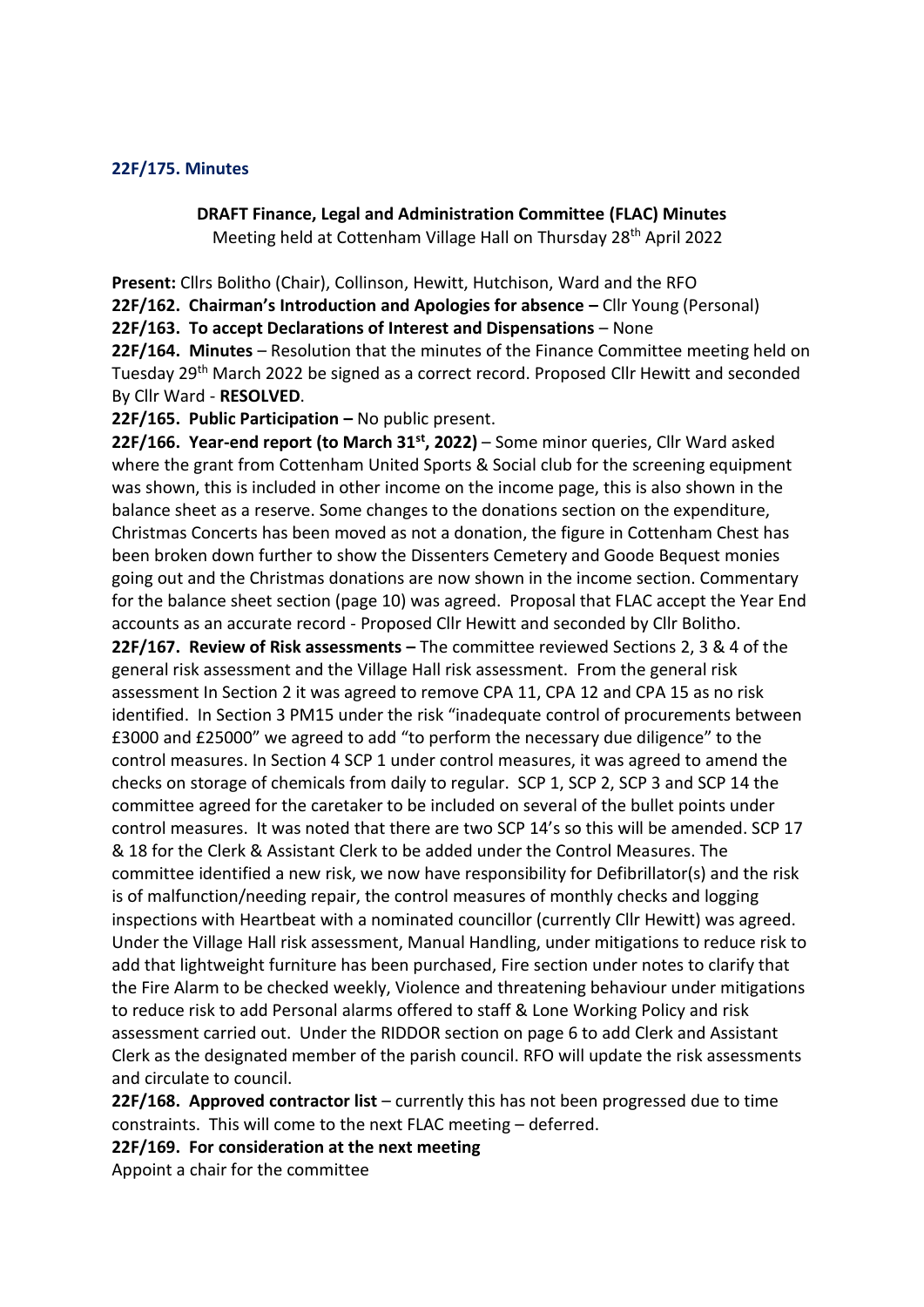Management accounts & Bank reconciliation Approved Contractor process Schedule of activities for FLAC **22F/170. Date of next meeting –** Tuesday 24th May 2022 **22F/171. Close of meeting –** 20.45

Signed \_\_\_\_\_\_\_\_\_\_\_\_\_\_\_\_\_\_\_\_\_\_\_\_\_\_\_\_\_ (Chair) Date\_\_\_\_\_\_\_\_\_\_\_\_\_\_\_\_\_\_\_\_\_\_\_

## **22F/177. Management Accounts – Sent out separately. Bank reconciliation below:**

| <b>Account</b>                               | <b>Balance £</b>                       | <b>Initial</b> |
|----------------------------------------------|----------------------------------------|----------------|
| Unity Trust current account                  | 449,308.33                             | <b>DS</b>      |
| Unity Trust project account                  | 52,360.86                              | <b>DS</b>      |
| Unity Trust deposit account                  | 40,044.41                              | <b>DS</b>      |
| <b>Cambridge Building Society</b><br>account | 72,019.39                              | <b>DS</b>      |
| Triodos account                              | 50,461.01                              | <b>DS</b>      |
| Nationwide account                           | 5,146.87                               | <b>DS</b>      |
| <b>Multipay Card</b>                         | 0                                      | <b>DS</b>      |
|                                              | Total in bank accounts:<br>£669,340.87 | <b>DS</b>      |

Bank Reconciliation to April 2022 – checked by RFO

| Xero accounting system & bank statement | Signed by RFO       |
|-----------------------------------------|---------------------|
| balances agree                          | DS                  |
| Reconciliation adds up.                 | Signed by RFO<br>DS |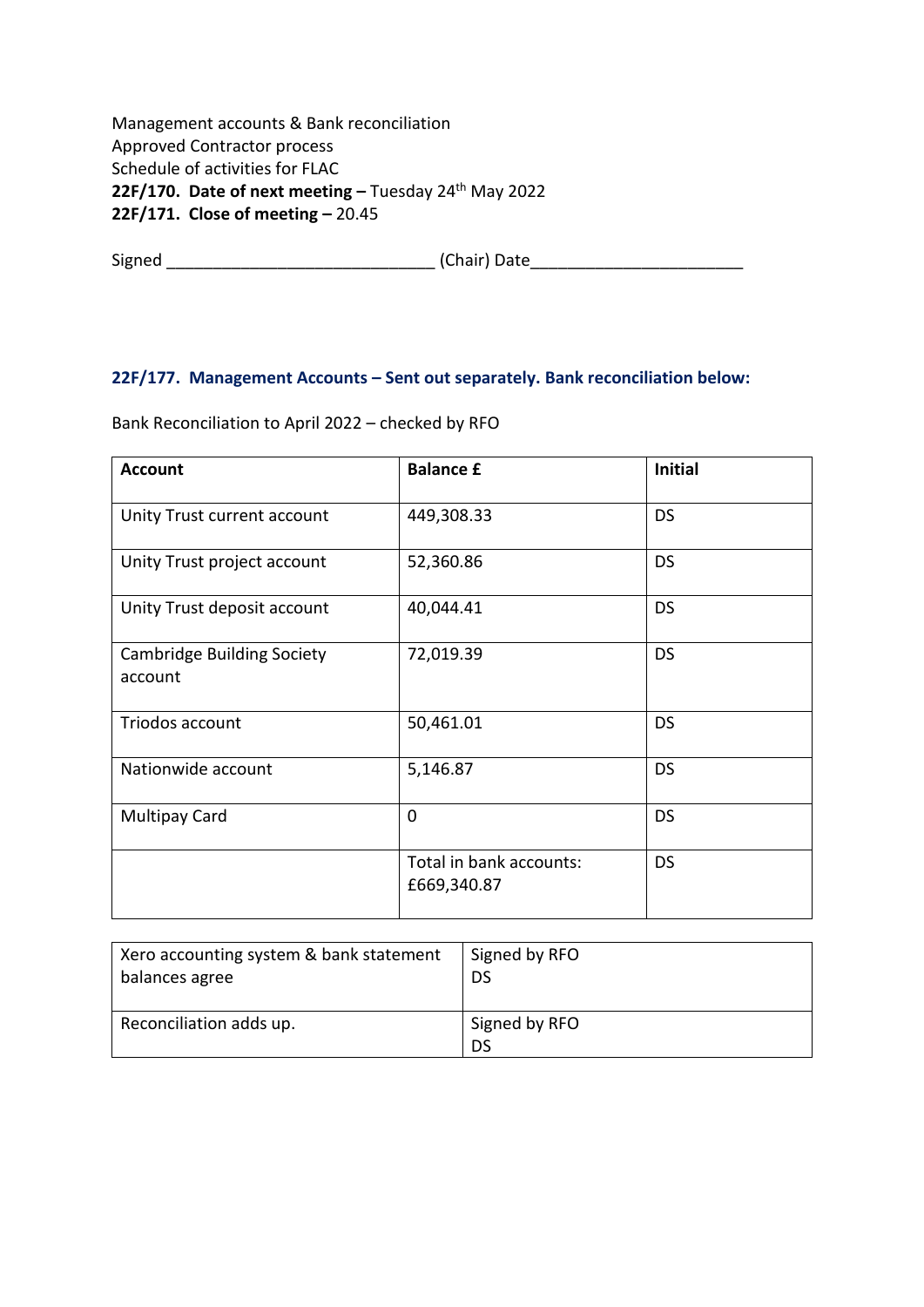## **22F/178. Preferred Contractor List.**

#### Approved Contractor arrangements - proposal

In March FLAC has proposed (22F/155) that CPC "draw up a framework under which suppliers are invited to present examples of their costs, service standards and experience of working with parish councils, on which we can base selections as preferred supplier. The benefits to this approach are obtaining good value for money, ensuring that a number of suppliers have an opportunity to bid for work, and transparency. We recommend this approach initially for electrical services, plumbing services, computer repair work, and graphic design and print. This needs to be taken to full council for agreement and a process for moving forward agreed."

Proposed procedure for setting up an Approved Contractors List for consideration by Full Council:

#### **1. Introduction**

Cottenham Parish Council is inviting contractors who are based within the Parish of Cottenham and District of South Cambridgeshire to provide the following services on an ad hoc basis:

Plumbing services Electrical services Graphic design and printing Computer repair/maintenance

#### **2. Process**

Prospective contractors are invited to apply via the Council's website [www.cottenhampc.org.uk](https://www.cottenhampc.org.uk/) to be included on the Council's Approved Contractors List

Contractors are required to complete an Application Form and provide a minimum of two trade references, examples of their costs (where applicable), service standards/response times, experience of working with parish councils and outline two examples of their work. Where appropriate they will also be required to provide a copy of their current company's public liability insurance The Council will undertake a desk exercise to determine whether the applicant is to be included on the Approved Contractors List. If approved, the contractor will be written to confirming their appointment and will be advised that they will be contacted to provide quotations for work as the opportunity arises.

The deadline for the receipt of applications is xx July 2022. The Council will only consider further applications where a shortage in service provision is identified.

#### **3. Period**

The Approved Contractors List will cover a period of four years. After four years has passed the Council will undertake this process again, or it may at its own discretion extend the period of appointment. The period will be [1 August 2022 to 30 July 2026].

The Council cannot guarantee any work to the Contractor during the period they are named on the Approved Contractors List.

#### **4. Assessment**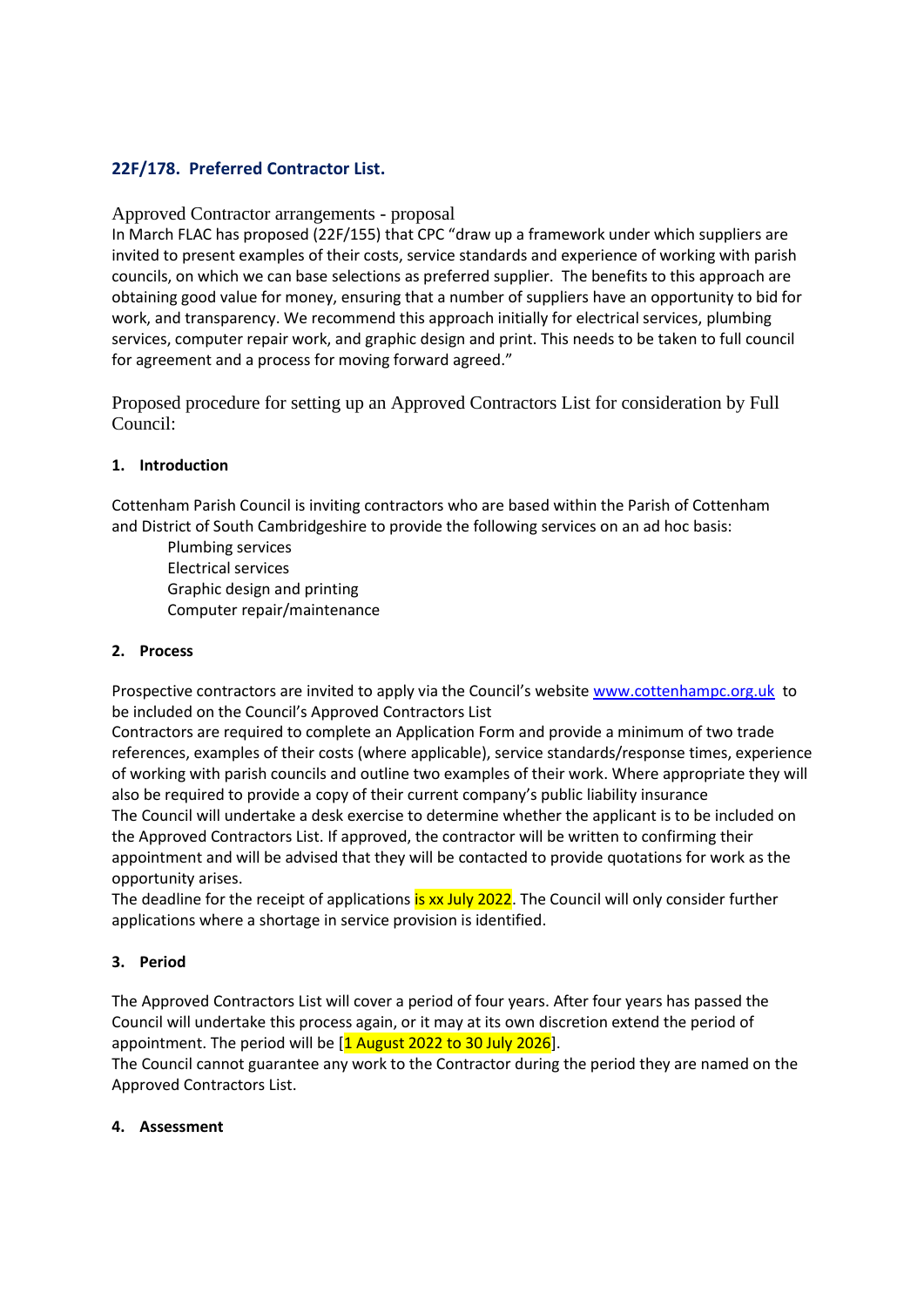CPC's Finance, Legal and Administration Committee will determine the suitability of each applicant based on the information contained within the application form, the findings from the independent references, the confirmed level of insurance cover in place, if applicable, and that the Contractor meets one or more of the identified services as set out in paragraph 1 above and the requirements as set out in paragraph 2. NB Information submitted in the application process will not be made public. FLAC's recommendations will be presented to CPC Full Council for approval. All applicants will be written to by the Council following the completion of the process, confirming whether the company has been included on the Approved Contractors list or not.

## **5. Information sought from contractors in application process**

This may be as an online form if it can be done without involving additional cost or as a PDF to complete and return.

Which service are you offering? Plumbing services/Electrical services/Graphic design and printing/Computer repair and maintenance/[General building services?] Name of business Name of contact Role in business Nature of business: sole trader, partnership, company, other Phone number Email Address Payment terms If your payment terms require payment in advance, please supply a copy of your most recent accounts. Please list any Trade, or Professional Association that you/the organisation belongs to Do you currently hold the following? (tick all that apply; if successful, you will be asked to provide details) Public Liability Insurance Employer's Liability Insurance Please give two trade references, with details of the work undertaken for them What experience do you have of working with Parish Councils? Describe the type of work, when it was undertaken, for whom etc Do you have standard charges? e.g. call out charges, hourly charges, print charges? If so please state

What service levels do you provide e.g. response times, service standards Tell us a bit about yourself and why you would like to work with CPC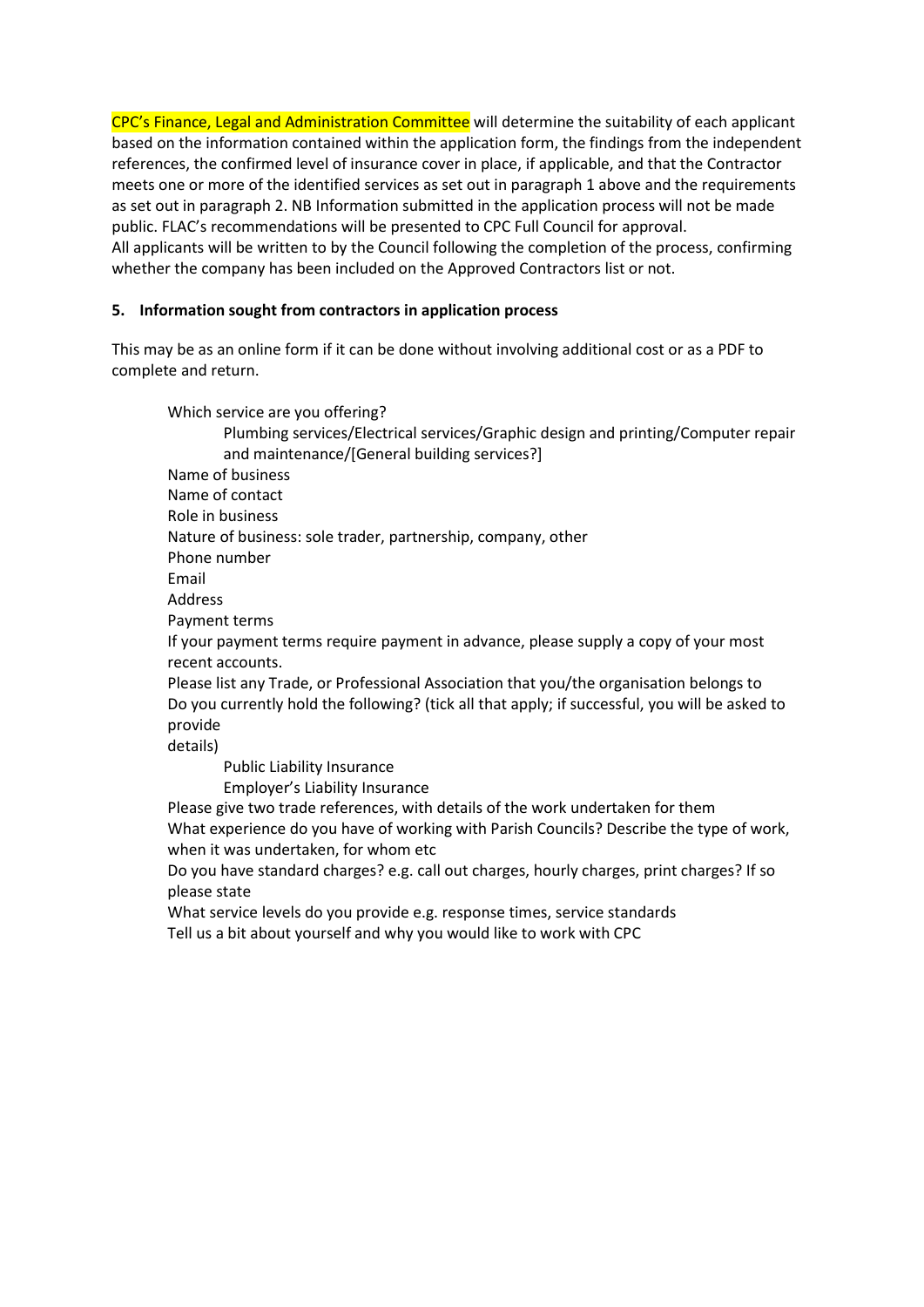# **22F/179. FLAC terms of reference**

## 1. Membership

- a) Membership is 7 members of the Parish Council, including Chair and Vice Chair "exofficio"
- b) Membership of the Committee shall be determined at the Annual Meeting of the Parish Council and subsequent Parish Council meetings if the need arises.
- c) The Committee shall appoint a Chair by election from members of the Committee at the first meeting in any Council year
- d) The Committee has only Councillors as members

# 2. Quorum

The quorum necessary for the transaction of any business shall be 3. If the number of **Councillors** 

present (not including those debarred by reason of a declared interest) falls below the required quorum then the meeting shall be adjourned and business not transacted shall be transacted at either the next Parish Council meeting or the next meeting of the Committee.

#### **3. Frequency of meeting**

The Committee shall normally meet quarterly, as per the calendar of public meetings circulated by the Clerk at the beginning of the year, as long as there is business to conduct and at such times as the Committee Chair shall require:

a) at least one meeting shall be called to draft the budget for the following financial year and

recommend a precept level to the Parish Council

b) at least one meeting shall be called to consider the end of year accounts and Audit requirements

## 4. Notice of meetings

## a) ordinary meeting

The Clerk shall call an ordinary meeting of the Committee at such time as agreed by the Committee or the Committee Chair. Agenda shall be available (published on website and all four Parish Council Notice Boards) at least 5 clear days prior to the committee meeting and supporting statements available (published on website) at least 3 clear days prior to the committee meeting.

## b) extra ordinary meeting

An extra ordinary meeting can be called by the Committee Chair and Clerk or two Parish Councillors in writing specifying the agenda item to be discussed. The Clerk must then call the meeting within 14 days publishing the agenda at least 5 clear days before the meeting date.

## 5. Minutes of meetings

Every meeting of the Committee shall be minuted and the minutes formally agreed by the Committee at its next meeting. The draft minutes shall be published (clearly marked "draft,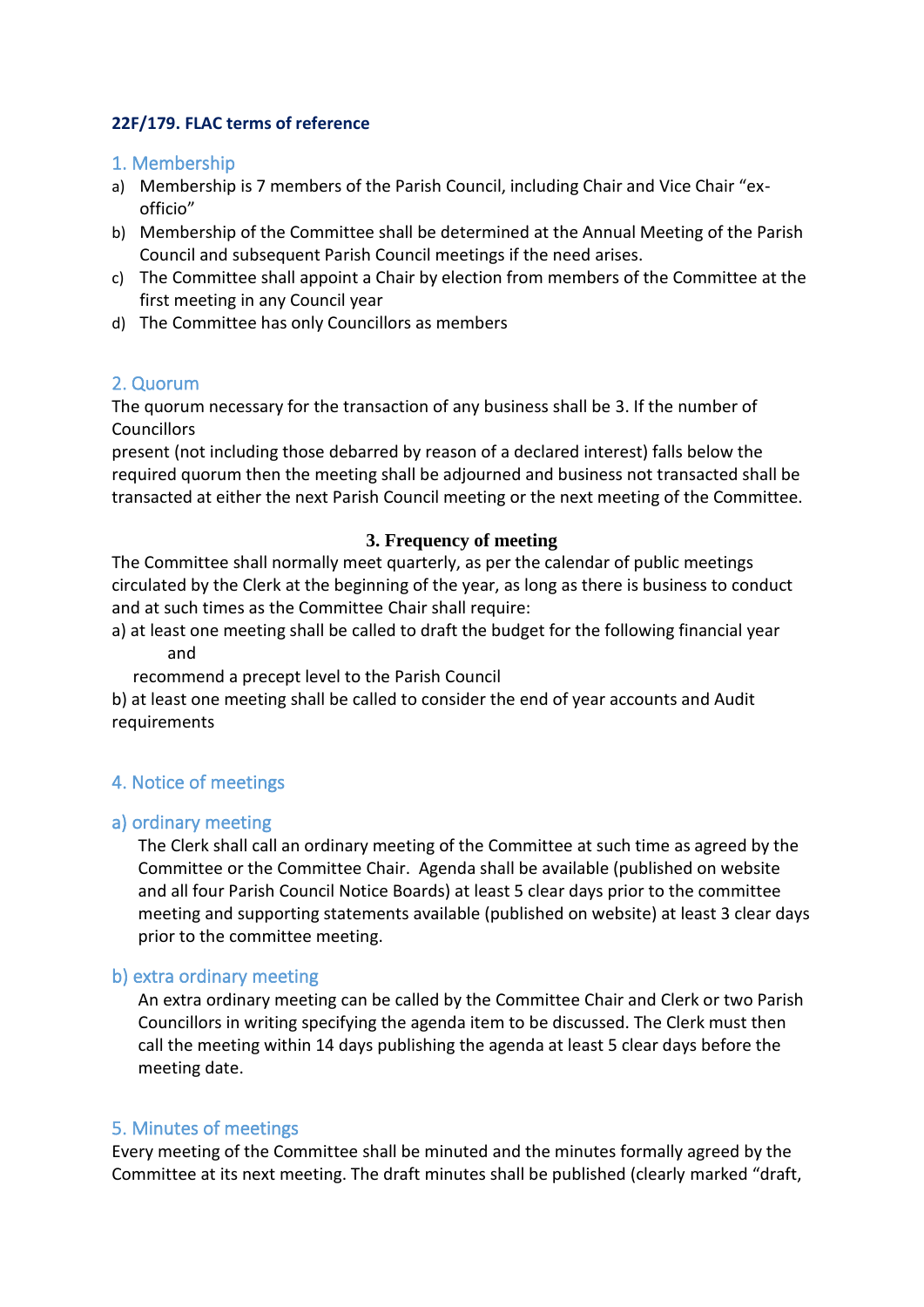subject to amendment") on the website within 3 working days and a copy sent to the Cottenham Library also within 3 working days.

## **6. Areas of responsibility**

The Finance, Legal & Administration Committee has delegated authority to:

## Policy & Regulation

- a) review the Financial Regulations at least annually, recommending any amendments to the Parish Council
- b) review the Standing Orders at least annually, recommending any amendments to the Parish Council
- c) recommend, and produce where necessary, policy documents for adoption by the Parish Council
- d) ensure that the Parish Council meets its internal and external audit requirements and receives and considers internal and external audit reports
- e) respond to consultations and requests regarding financial or legal matters

## Financial Strategy & Planning

- f) formulate medium and long-term financial strategies
- g) prepare a rolling 4-year plan to be reviewed quarterly
- h) submit to the Parish Council consolidated estimates of income and expenditure for the next financial year so as to recommend budgets and the required annual Precept

## Financial Review & Monitoring

- i) review the accounts and estimates as necessary throughout the year
- j) review and make prioritised recommendations on the financial implications of any matters raised by Committees and Working Groups
- k) monitor quarterly expenditure against plan, including any necessary detailed reconciliations

## Assets, Risk & Insurance

- l) ensure the Asset Register is properly managed and up to date (at least annually and as required)
- m) oversee legal aspects of assets e.g. registration, insurance
- n) conduct strategic Asset Management, including acquisitions and disposals
- o) review the Risk Management Plan, ensuring insurance cover is adequate, at least annually
- p) review and update the detailed Risk Assessment at least quarterly
- q) oversee matters related to Parish Council acquisition or disposal of land and property assets

## Contracts & Legal

- r) review terms of existing and proposed contracts and report issues to the Parish Council
- s) provide contract templates for use by Committees, when requires

## Office & Employment

- t) ensure appropriate contracts of employment and job descriptions are in place for all employed staff
- u) ensure that PAYE and pension provision are administered in accordance with regulations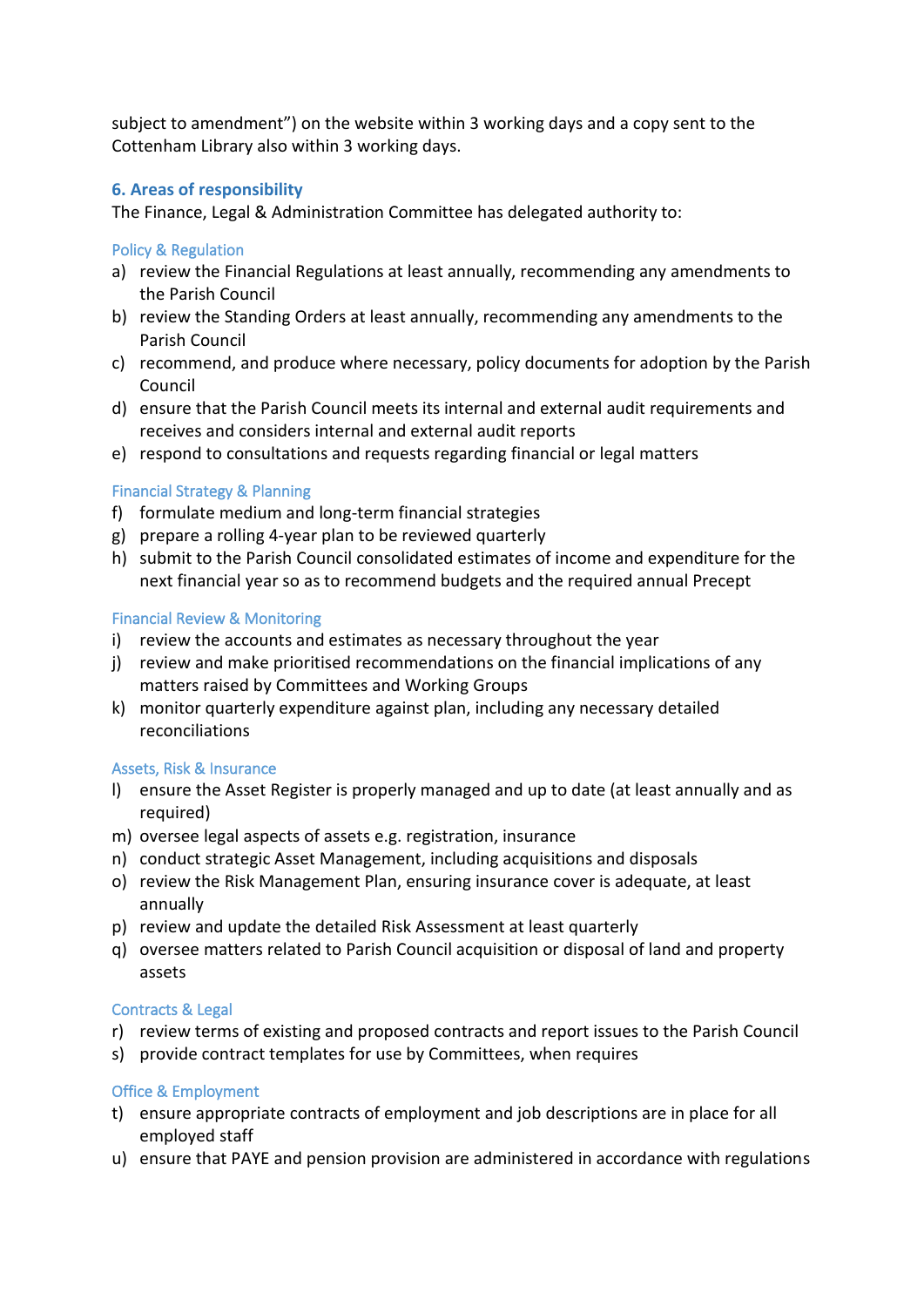v) oversee office management issues related to finance or services

#### Information & Communication

w) review information management and communication and report to the Parish Council (at least annually), including, when necessary, registration of the Parish Council with the Information Commissioner's Office under the Data Protection Act

#### Donations & Grants

- x) oversee, within an agreed process, requests for donations and grants
- y) follow up outcomes of grants and donations

## **7. Delegation of powers**

- a) The Clerk may spend on any matter (in accordance with the Financial Regulations) deemed as an emergency, up to £5000 in any one quarter and report back to the Parish Council at its next meeting.
- b) When authorised by a Committee vote, the Committee may approve spending, up to 10% of the budget in a quarter on a delegated expense line item without referring to the Parish Council, provided that the Responsible Financial Officer (RFO) is notified.

## 8. Precedence

The Parish Council's adopted Standing Orders, Financial Regulations and Code of Conduct retain precedence over these Terms of Reference.

## **22F/180. Schedule of activities for FLAC**

## **Suggested schedule of activities to help FLAC remember to cover its obligations under the FLAC terms of reference.**

**Feb –** Appoint internal auditor Review Standing order – if not done at full council meeting Review Financial regulations Check we have registered with the ICO – automatic renewal in March. **April –** Year-end accounts and Internal audit preparation **June** – Consider insurance requirements for renewal in September. **August** – no meeting **September –** Review asset register Review risk assessments Review internal controls document **November** – Budget planning Consider grant requests